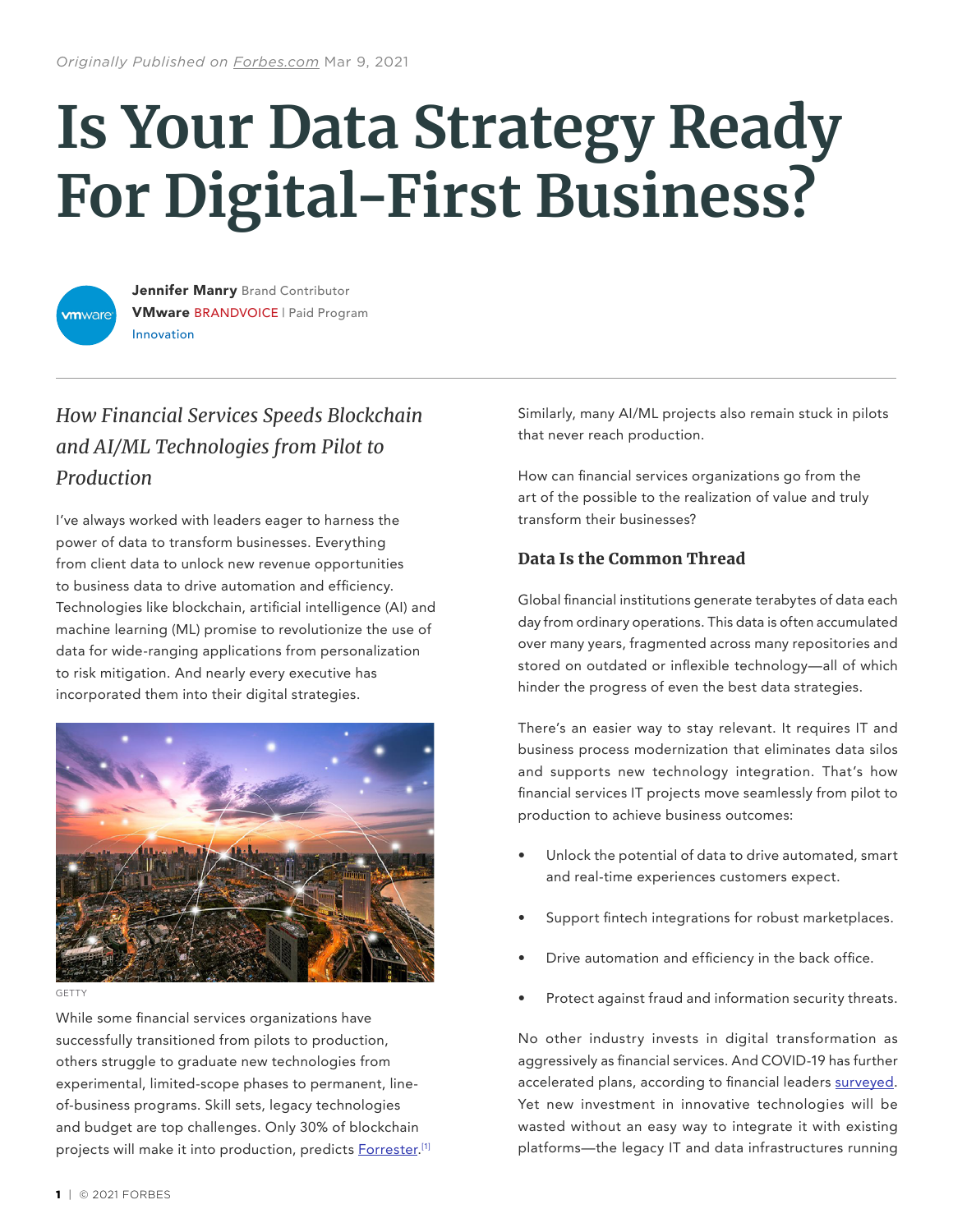inside banks and other financial services firms today. A flexible, robust digital foundation does both.

The financial institutions that I've seen entering new markets fastest are those with a flexible digital foundation. One with cloud-capable infrastructure, modern distributed data architectures and new cloud-native applications integrated with new technologies from blockchain to AI/ML.

## Blockchain Generates New Revenue and Drives Cost Savings

[Blockchain](https://www.vmware.com/radius/what-is-blockchain-business/) breaks down data silos, keeps data safe and streamlines complicated transactions and operations. It creates a single source of truth—through distributed trust infrastructure—that harnesses end-to-end, cross-industry workflows to deliver value to customers and partners. No wonder it's a high priority for financial services CIOs.

The financial services sector is ripe for blockchain because all transactions are multi-party workflows—consumers, banks, stores, payment processors and the like. Firms intend to operationalize Distributed Ledger Technology (DLT) to streamline and simplify these workflows, strengthen security, as well as automate the reporting and auditing that goes with them.

When financial services organizations find an enterprisegrade solution like *[VMware Blockchain](https://www.vmware.com/products/blockchain.html)*, they benefit from a proven digital foundation and can easily deploy and manage permanent, high-performing, line-of-business blockchain programs at scale. A big part of what it means to be enterprise-grade is to offer comprehensive 24 x 7 x 365 support. Surprisingly, many vendors fail at this. And without enterprise-grade blockchain solutions, financial services organizations find they lack the ease of deployment and management needed to convert pilot projects to permanent programs.

[Forrester](https://go.forrester.com/blogs/predictions-2021-blockchain-is-a-tale-of-two-speeds/) predicts in 2021: "The majority of networks that transition from pilot to production will run on enterprise blockchain platforms."[2]

[Broadridge Financial Solutions,](https://www.broadridge.com/financial-services/capital-markets/transform-trade-life-cycle/dlt-repo?id=GTOSPS19nv5dcad8630348a88ecfadd4e3a5d2dc95&so=se&po=&di=&ct=&ot=pp&mt=ja&yr=20&rg=us&on=01&ep=pd&gclid=CjwKCAjw19z6BRAYEiwAmo64LYZZk3Oh47gDCyMpAvpoFsCW5i-tk4nynUH8RHhr_eJONtmlhjAOqhoCTkIQAvD_BwE) a well-known global financial solutions provider that processes a staggering \$10 trillion dollars in transactions per day, recognized the need for an enterprise-grade blockchain platform to underpin its Distributed Ledger Repo (DLR) platform. Repos, also known as repurchase agreements, are overnight and term loans. With VMware Blockchain, Broadridge can transform capital markets infrastructure and help clients generate many millions of dollars in new revenue and save many

millions of dollars in operational costs.

Horacio Barakat, Head of Distributed Ledger Repo for Broadridge Financial Solutions, says, "VMware Blockchain provides a platform for us to model and enforce multi-party agreements on a Scalable Byzantine Fault Tolerant platform. This creates a single, shared, and trusted source of truth enabling the automation and digitization of repo processes and reducing reconciliation efforts."

The [Australian Securities Exchange](https://www.youtube.com/watch?v=9yrQYwn519w) (ASX), a top 10 listed securities exchange group that executes many millions of trades daily, is achieving its goal of supporting increasing transaction volumes and enabling secure data sharing that protects customers' privacy with enterprisegrade blockchain. ASX uses the combination of VMware Blockchain and Digital Asset's expertise in smart contracts and distributed ledger technology.

"DLT can help financial services firms transform data, preserve privacy and confidentiality, and remove manual processes that exist in the industry," explains Dan Chesterman, CIO of ASX.

A seamless path to production comes only from deploying a robust digital foundation that can help accelerate production timelines and ensure ease of ongoing operations required in production.

## AI/ML Fights Fraud at Banks

Financial services firms also have invested heavily in AI—and ML, a subset of AI—to make smarter decisions, automate operations and predict activities among other benefits. The most frequent use of AI/ML in banks is to combat fraud.

AI/ML includes deep learning with large data sets and hardware accelerators, as well as many techniques that perform well on standard microprocessors, to make smart decisions faster and more accurately than humans. These approaches empower financial services firms that continuously collect and process data, if care is taken to ensure it is used responsibly and ethically. With ML, predictive models for fraud detection can be built using data gathered in corporate data centers or by exploiting cutting-edge technologies like federated learning in edge locations.

Although the potential for AI in financial services is evident, deployment lags. The primary reason: legacy core financial services applications and infrastructure are unable to support it. Modern infrastructure does.